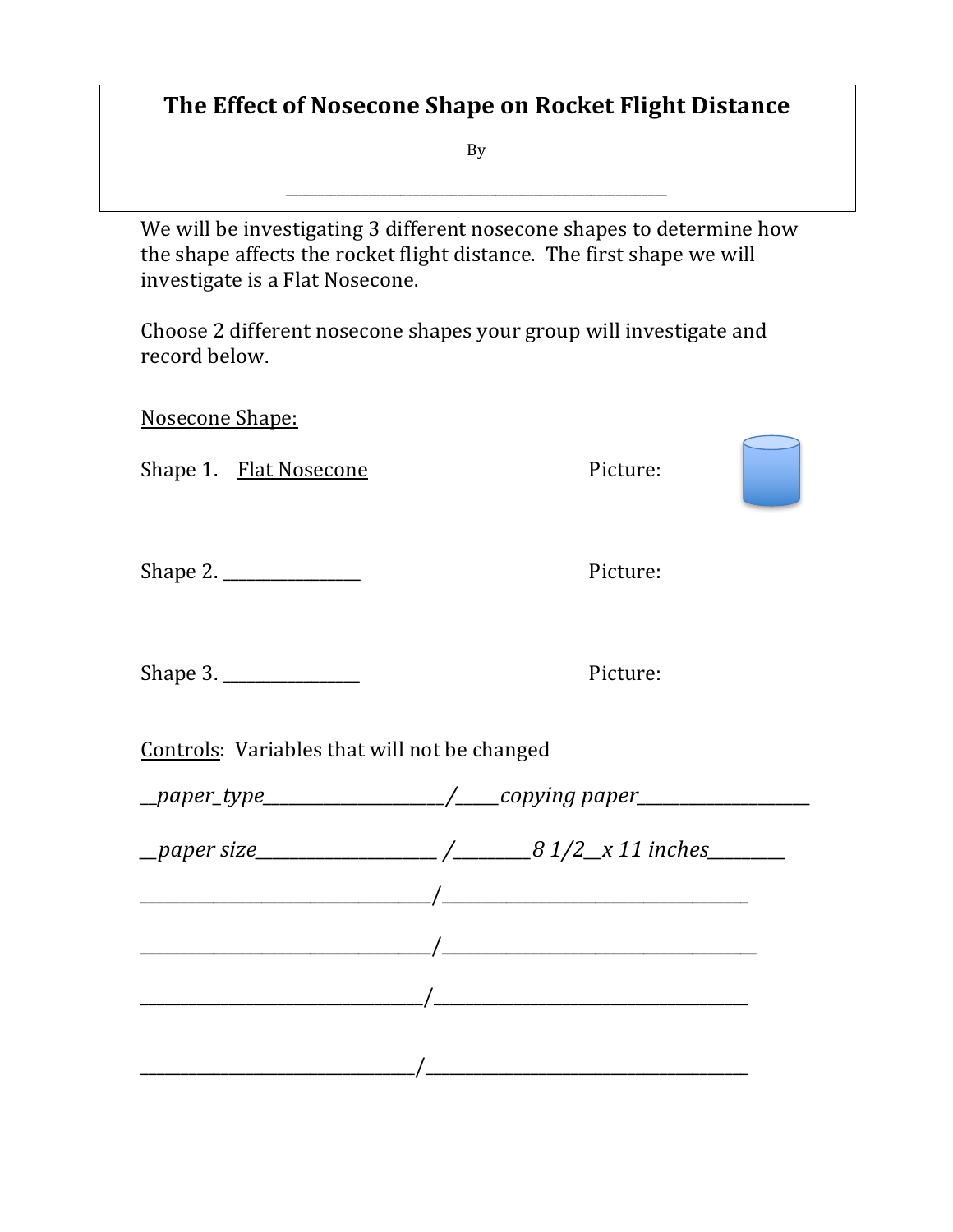Prediction: We predict the flight of the rocket will be longest on with the 

\_\_\_\_\_\_\_\_\_\_\_\_\_\_\_\_\_\_\_\_\_\_\_\_\_\_\_\_\_\_\_\_\_\_\_\_\_\_\_\_\_\_\_\_\_\_\_\_\_\_\_\_\_\_\_\_\_\_\_\_\_\_\_\_\_\_\_\_\_\_\_\_\_\_\_\_\_.

\_\_\_\_\_\_\_\_\_\_\_\_\_\_ nosecone shape because \_\_\_\_\_\_\_\_\_\_\_\_\_\_\_\_\_\_\_\_\_\_\_\_\_\_\_\_\_\_\_\_\_

## Results Data: Nosecone Shape and Rocket Flight Distance (ft.)

| Nosecone             | <b>SHAPE 1</b> | <b>SHAPE 2</b> | <b>SHAPE 3</b> |
|----------------------|----------------|----------------|----------------|
| Shape                | <b>FLAT</b>    | Trial 2        | Trial 3        |
| Test 1 Flight (ft.)  |                |                |                |
| Test 2 Flight (ft.)  |                |                |                |
| Test 3 Flight (ft.)  |                |                |                |
| Order test results   |                |                |                |
| from smallest to     |                |                |                |
| largest for each     |                |                |                |
| shape.               |                |                |                |
| <b>Median Number</b> |                |                |                |
| (The number in the   |                |                |                |
| middle of the        |                |                |                |
| ordered numbers)     |                |                |                |
|                      |                |                |                |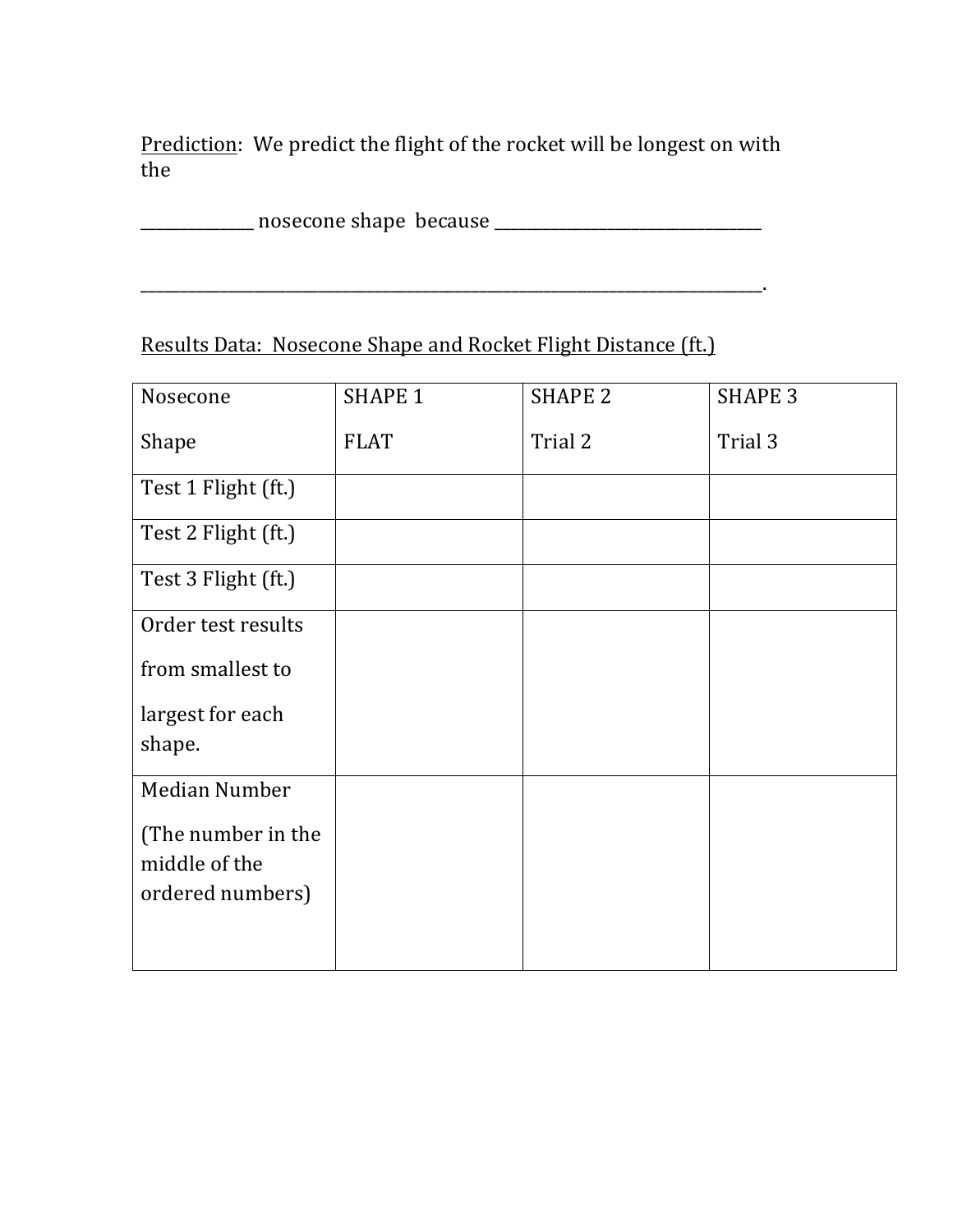|                                           | Conclusion: (A claim supported by data) |       |  |  |  |
|-------------------------------------------|-----------------------------------------|-------|--|--|--|
| The results of the experiment shows _____ |                                         |       |  |  |  |
|                                           |                                         | Claim |  |  |  |
|                                           |                                         |       |  |  |  |
|                                           |                                         |       |  |  |  |
| because______                             |                                         |       |  |  |  |
|                                           | Data (measurement/observation)          |       |  |  |  |
|                                           |                                         |       |  |  |  |
|                                           |                                         |       |  |  |  |
|                                           |                                         |       |  |  |  |
|                                           |                                         |       |  |  |  |

Diagram of Recommended Design based upon Rocket Flight Distance:

**Engineering Recommendation:** Based on the data I collected, or that has been reported collaboratively, as an engineer, I recommend

<u> 1989 - Andrea State Barbara, amerikana amerikana amerikana amerikana amerikana amerikana amerikana amerikana</u>